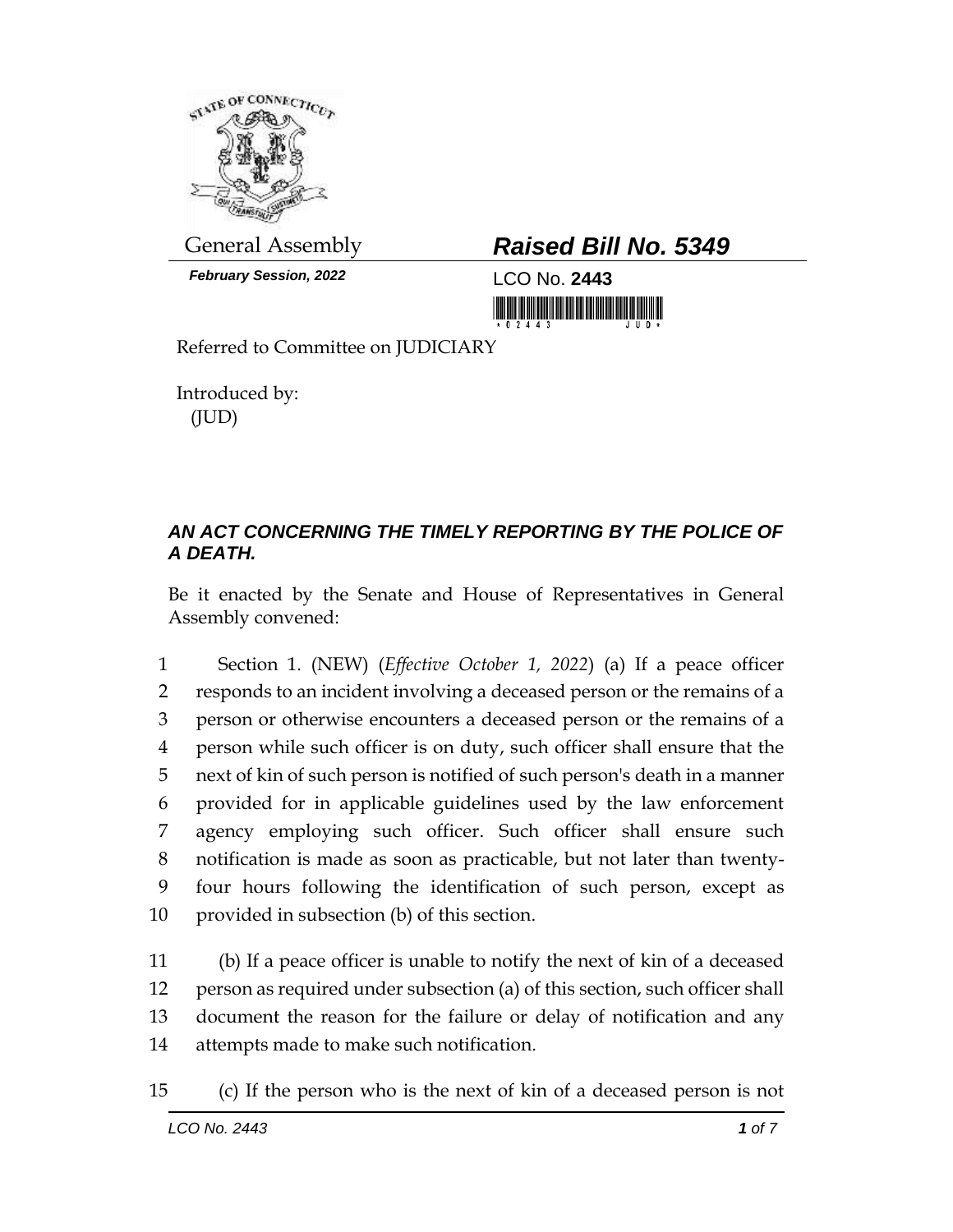notified of such person's death as required under subsection (a) of this section, such person may request of the Office of the Inspector General, established under section 51-277e of the general statutes, as amended by this act, an investigation of such lack of notification or timely notification.

 (d) For purposes of this section, "peace officer" has the same meaning as provided in section 53a-3 of the general statutes, "next of kin" has the same meaning as provided in section 19a-415a of the general statutes and "law enforcement agency" means the Division of State Police within the Department of Emergency Services and Public Protection or any municipal police department.

 Sec. 2. Section 51-277a of the 2022 supplement to the general statutes is repealed and the following is substituted in lieu thereof (*Effective October 1, 2022*):

 (a) (1) Whenever a peace officer, in the performance of such officer's duties, uses physical force upon another person and such person dies as a result thereof or uses deadly force, as defined in section 53a-3, upon another person, the Division of Criminal Justice shall cause an investigation to be made and the Inspector General shall have the responsibility of determining whether the use of physical force by the peace officer was justifiable under section 53a-22.

 (2) (A) Except as provided under subdivision (1) of this subsection, whenever a person dies in the custody of a peace officer or law enforcement agency, the Inspector General shall investigate and determine whether physical force was used by a peace officer upon the deceased person, and if so, whether the use of physical force by the peace officer was justifiable under section 53a-22. If the Inspector General determines the deceased person may have died as a result of criminal action not involving the use of force by a peace officer, the Inspector General shall refer such case to the Chief State's Attorney or state's attorney for potential prosecution.

(B) Except as provided under subdivision (1) of this subsection or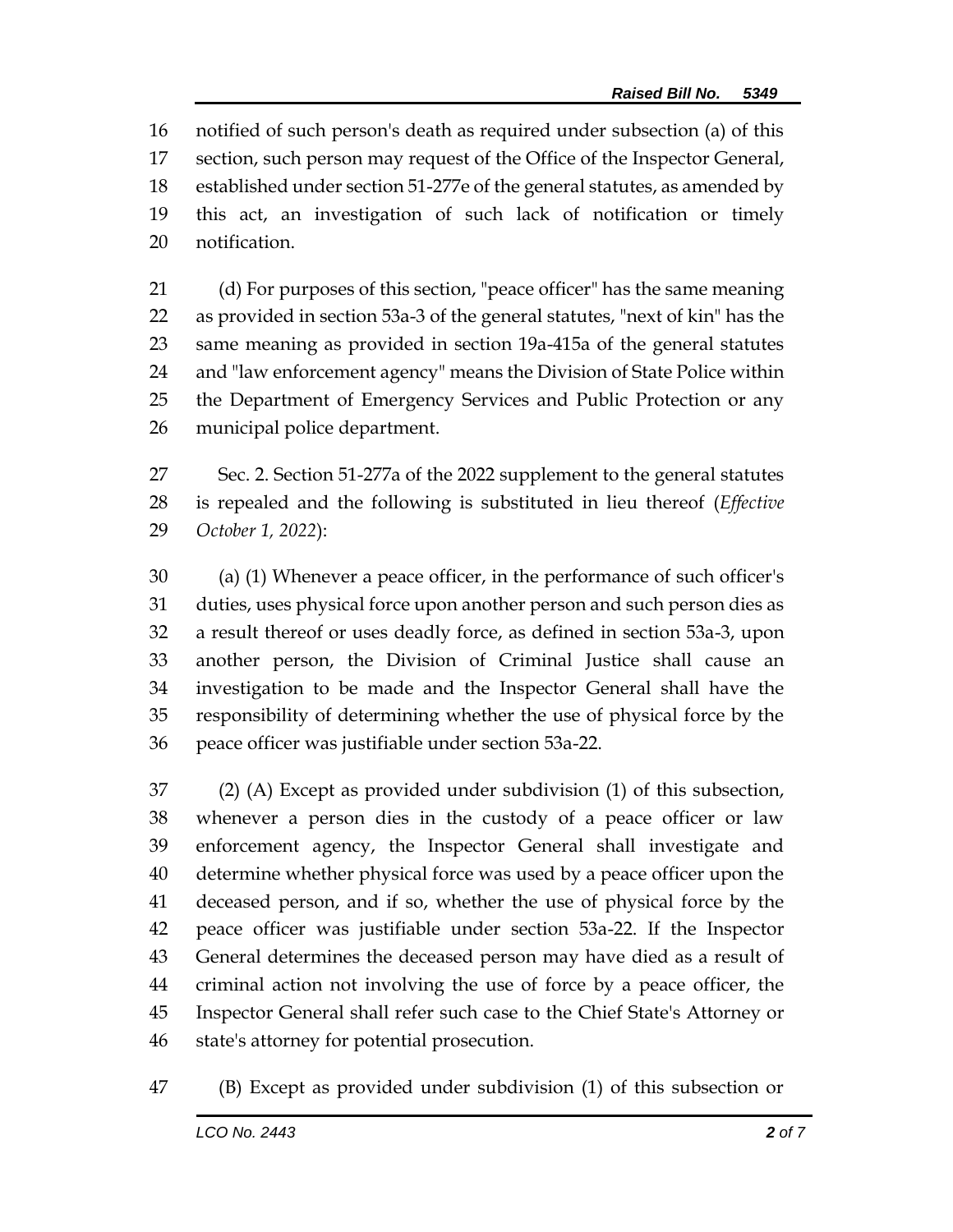subparagraph (A) of subdivision (2) of this subsection, whenever a person dies in the custody of the Commissioner of Correction, the Inspector General shall investigate and determine whether the deceased person may have died as a result of criminal action, and, if so, refer such case to the Chief State's Attorney or state's attorney for potential prosecution.

54 (3) Whenever a person who  $(A)$  is the next of kin of a deceased person, (B) is not notified of such deceased person's death as required pursuant to section 1 of this act, and (C) requests of the Office of the Inspector 57 General an investigation of the lack of notification or timely notification of such death, the Inspector General shall investigate and determine whether there was any malfeasance on the part of a peace officer in the failure to provide such notification or timely notification, and if so, may make recommendations to the Police Officer Standards and Training Council established under section 7-294b concerning censure and suspension, renewal, cancelation or revocation of the peace officer's certification.

 **[**(3)**]** (4) The Inspector General shall request the appropriate law enforcement agency to provide such assistance as is necessary to investigate and make a determination under subdivision (1) or (2) of this subsection.

 **[**(4)**]** (5) Whenever a peace officer, in the performance of such officer's duties, uses physical force or deadly force upon another person and such person dies as a result thereof, the Inspector General shall complete a preliminary status report that shall include, but need not be limited to, (A) the name of the deceased person, (B) the gender, race, ethnicity and age of the deceased person, (C) the date, time and location of the injury causing such death, (D) the law enforcement agency involved, (E) the status on the toxicology report, if available, and (F) the death certificate, if available. The Inspector General shall complete the report and submit a copy of such report not later than five business days after the cause of the death is available to the Chief State's Attorney and, in accordance with the provisions of section 11-4a, to the joint standing committees of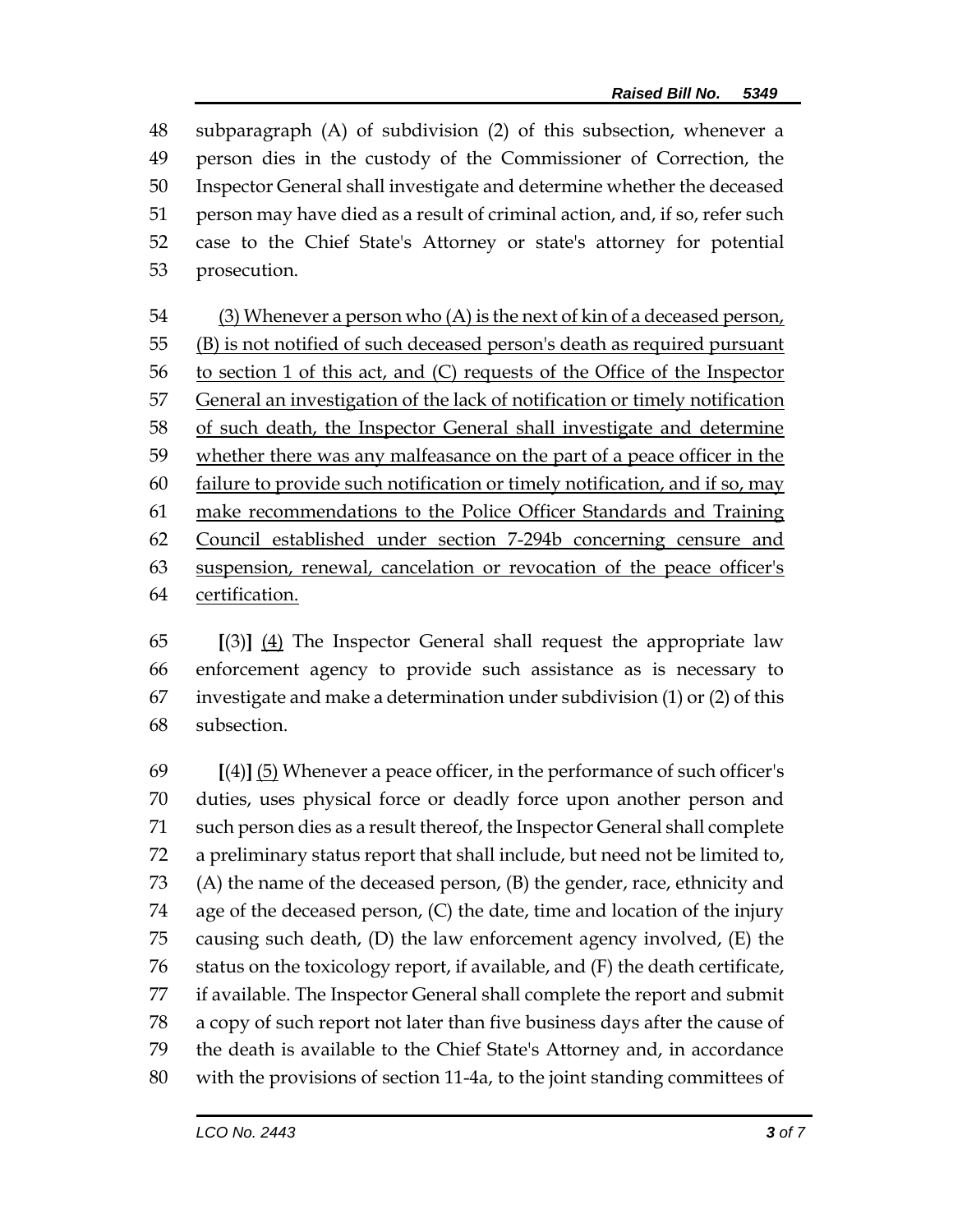the General Assembly having cognizance of matters relating to the 82 judiciary and public safety.

 (b) Upon the conclusion of the investigation of **[**the**]** an incident of the use of force, the Inspector General shall file a report with the Chief State's Attorney which shall contain the following: (1) The circumstances of the incident, (2) a determination of whether the use of physical force by the peace officer was justifiable under section 53a-22, and (3) any recommended future action to be taken by the Office of the Inspector General as a result of the incident. The Chief State's Attorney shall provide a copy of the report to the chief executive officer of the municipality in which the incident occurred and to the Commissioner of Emergency Services and Public Protection or the chief of police of such municipality, as the case may be, and shall make such report available to the public on the Division of Criminal Justice's Internet web site not later than forty-eight hours after the copies are provided to the chief executive officer and the commissioner or chief of police.

 (c) The Office of the Inspector General shall prosecute any case involving an incident of the use of force in which the Inspector General determines that (1) the use of force by a peace officer was not justifiable under section 53a-22, or (2) there was a failure to intervene in such incident or to report any such incident, as required under subsection (a) of section 7-282e or section 18-81nn.

 Sec. 3. Subsection (a) of section 51-277e of the 2022 supplement to the general statutes is repealed and the following is substituted in lieu thereof (*Effective October 1, 2022*):

 (a) There is established the Office of the Inspector General that shall be a separate office within the Division of Criminal Justice. Not later than October 1, 2021, the Criminal Justice Commission established pursuant to section 51-275a shall appoint a deputy chief state's attorney as Inspector General who shall lead the Office of the Inspector General. The office shall: (1) Conduct investigations of peace officers in 112 accordance with section 51-277a, as amended by this act; (2) prosecute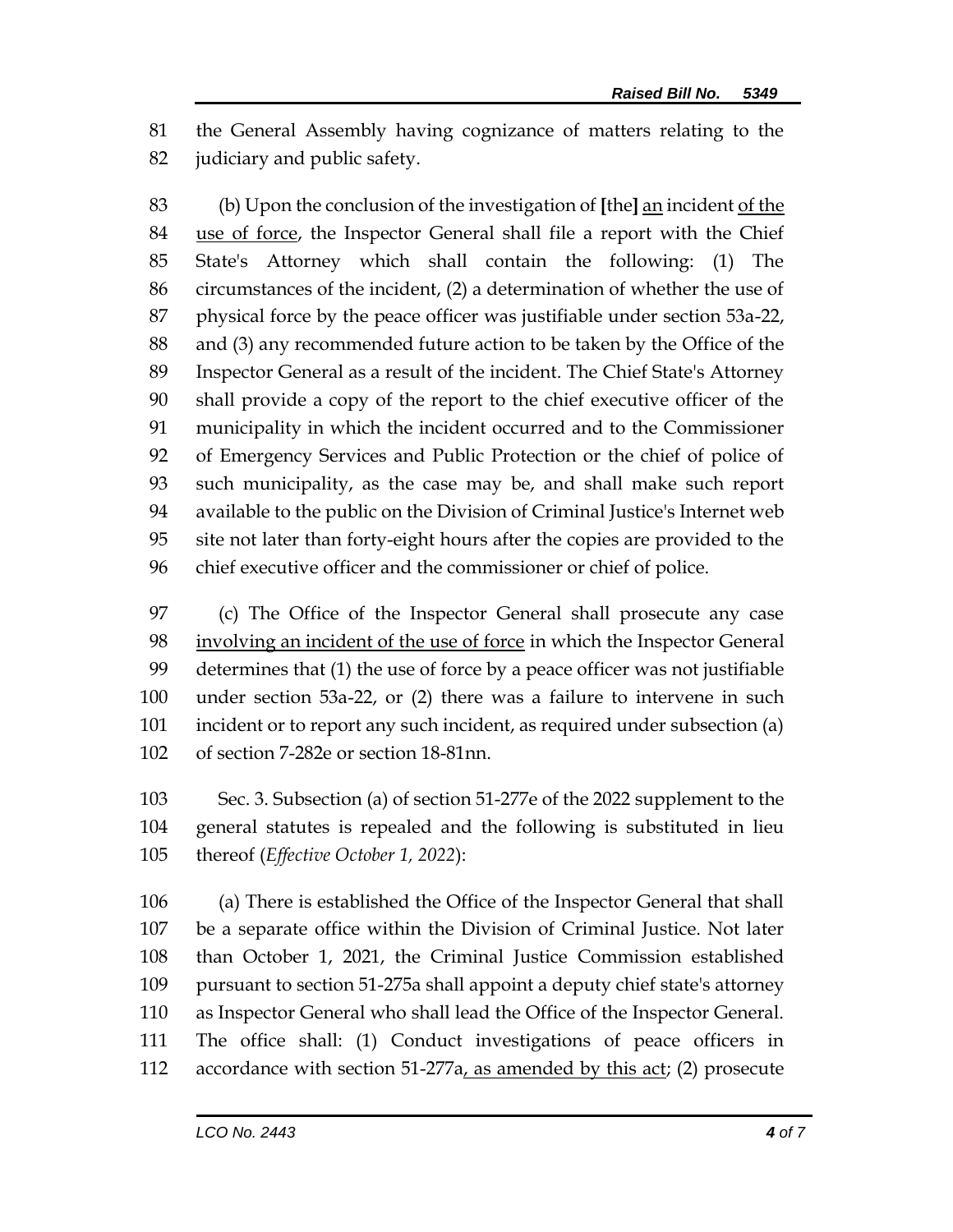any case in which the Inspector General determines a peace officer used force found to not be justifiable pursuant to section 53a-22 or where a police officer or correctional officer fails to intervene in any such incident or to report any such incident, as required under subsection (a) of section 7-282e or section 18-81nn, as applicable; **[**and**]** (3) investigate any failure to report the death of a person in accordance with the provisions of section 1 of this act; and (4) make recommendations to the Police Officer Standards and Training Council established under section 7-294b concerning censure and suspension, renewal, cancelation or revocation of a peace officer's certification.

 Sec. 4. Subsection (c) of section 7-294d of the 2022 supplement to the general statutes is repealed and the following is substituted in lieu thereof (*Effective October 1, 2022*):

 (c) (1) The council may refuse to renew any certificate if the holder fails to meet the requirements for renewal of his or her certification.

 (2) The council may cancel or revoke any certificate if: (A) The certificate was issued by administrative error, (B) the certificate was obtained through misrepresentation or fraud, (C) the holder falsified any document in order to obtain or renew any certificate, (D) the holder has been convicted of a felony, (E) the holder has been found not guilty of a felony by reason of mental disease or defect pursuant to section 53a- 13, (F) the holder has been convicted of a violation of section 21a-279, (G) the holder has been refused issuance of a certificate or similar authorization or has had his or her certificate or other authorization cancelled or revoked by another jurisdiction on grounds which would authorize cancellation or revocation under the provisions of this subdivision, (H) the holder has been found by a law enforcement unit, pursuant to procedures established by such unit, to have used a firearm in an improper manner which resulted in the death or serious physical injury of another person, (I) the holder has been found by a law enforcement unit, pursuant to procedures established by such unit and considering guidance developed under subsection (g) of this section, to have engaged in conduct that undermines public confidence in law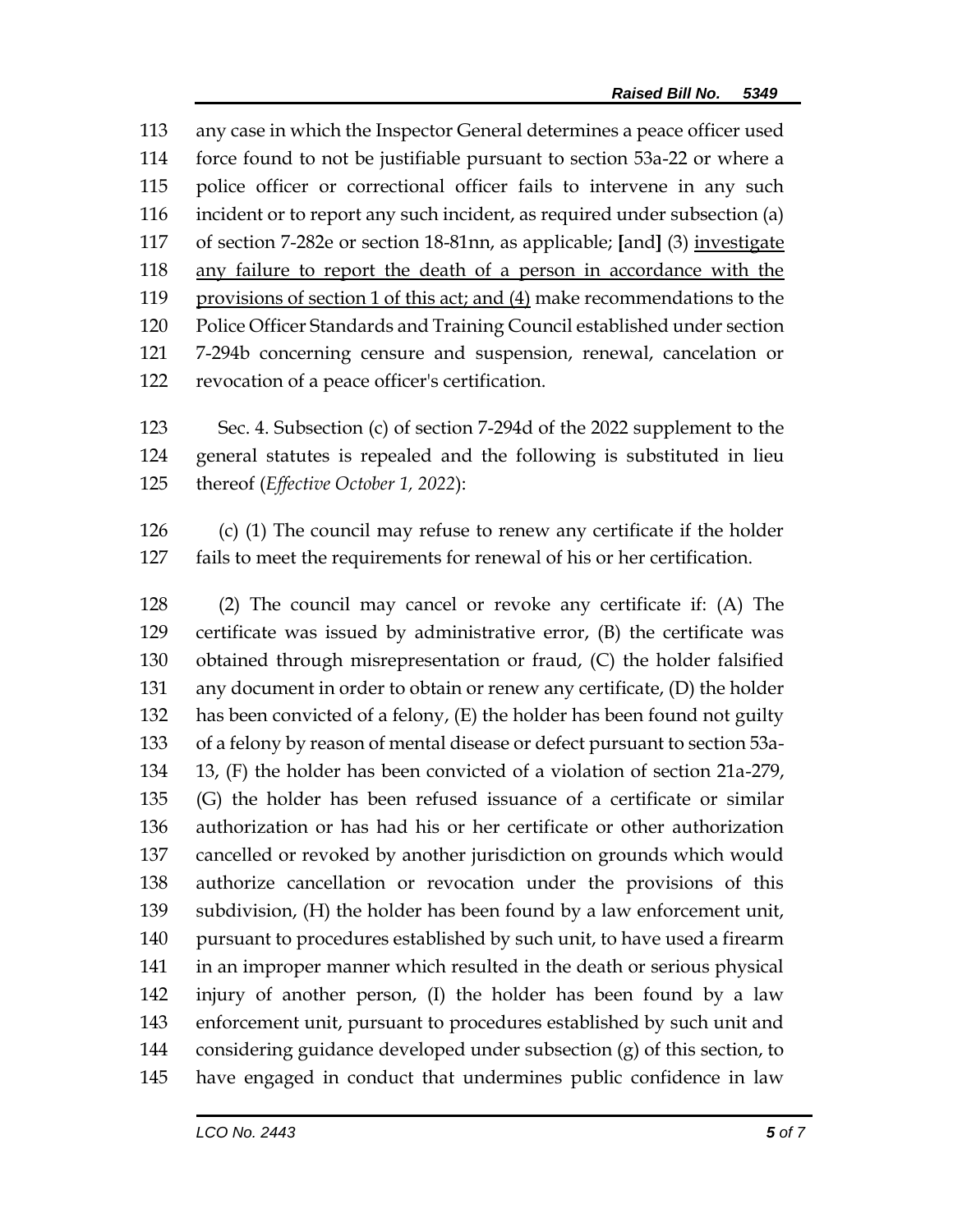enforcement, including, but not limited to, discriminatory conduct, falsification of reports, issuances of orders that are not lawful orders, 148 failure to report or timely report a death in violation of section 1 of this act or a violation of the Alvin W. Penn Racial Profiling Prohibition Act pursuant to sections 54-1*l* and 54-1m, provided, when evaluating any such conduct, the council considers such conduct engaged in while the holder is acting in such holder's law enforcement capacity or representing himself or herself to be a police officer to be more serious than such conduct engaged in by a holder not acting in such holder's law enforcement capacity or representing himself or herself to be a 156 police officer; (J) the holder has been found by a law enforcement unit, pursuant to procedures established by such unit, to have used physical force on another person in a manner that is excessive or used physical force in a manner found to not be justifiable after an investigation 160 conducted pursuant to section 51-277a, as amended by this  $act<sub>L</sub>$  or  $(K)$  the holder has been found by a law enforcement unit, pursuant to procedures established by such unit, to have committed any act that would constitute tampering with or fabricating physical evidence in violation of section 53a-155, perjury in violation of section 53a-156 or false statement in violation of section 53a-157b. Whenever the council believes there is a reasonable basis for suspension, cancellation or revocation of the certification of a police officer, police training school or law enforcement instructor, it shall give notice and an adequate opportunity for a hearing prior to such suspension, cancellation or revocation. Such hearing shall be conducted in accordance with the provisions of chapter 54. Any holder aggrieved by the decision of the council may appeal from such decision in accordance with the provisions of section 4-183. The council may cancel or revoke any certificate if, after a de novo review, it finds by clear and convincing evidence (i) a basis set forth in subparagraphs (A) to (G), inclusive, of this subdivision, or (ii) that the holder of the certificate committed an act 177 set forth in subparagraph  $(H)$ ,  $(I)$ ,  $(I)$  or  $(K)$  of this subdivision. In any such case where the council finds such evidence, but determines that the severity of an act committed by the holder of the certificate does not warrant cancellation or revocation of such holder's certificate, the